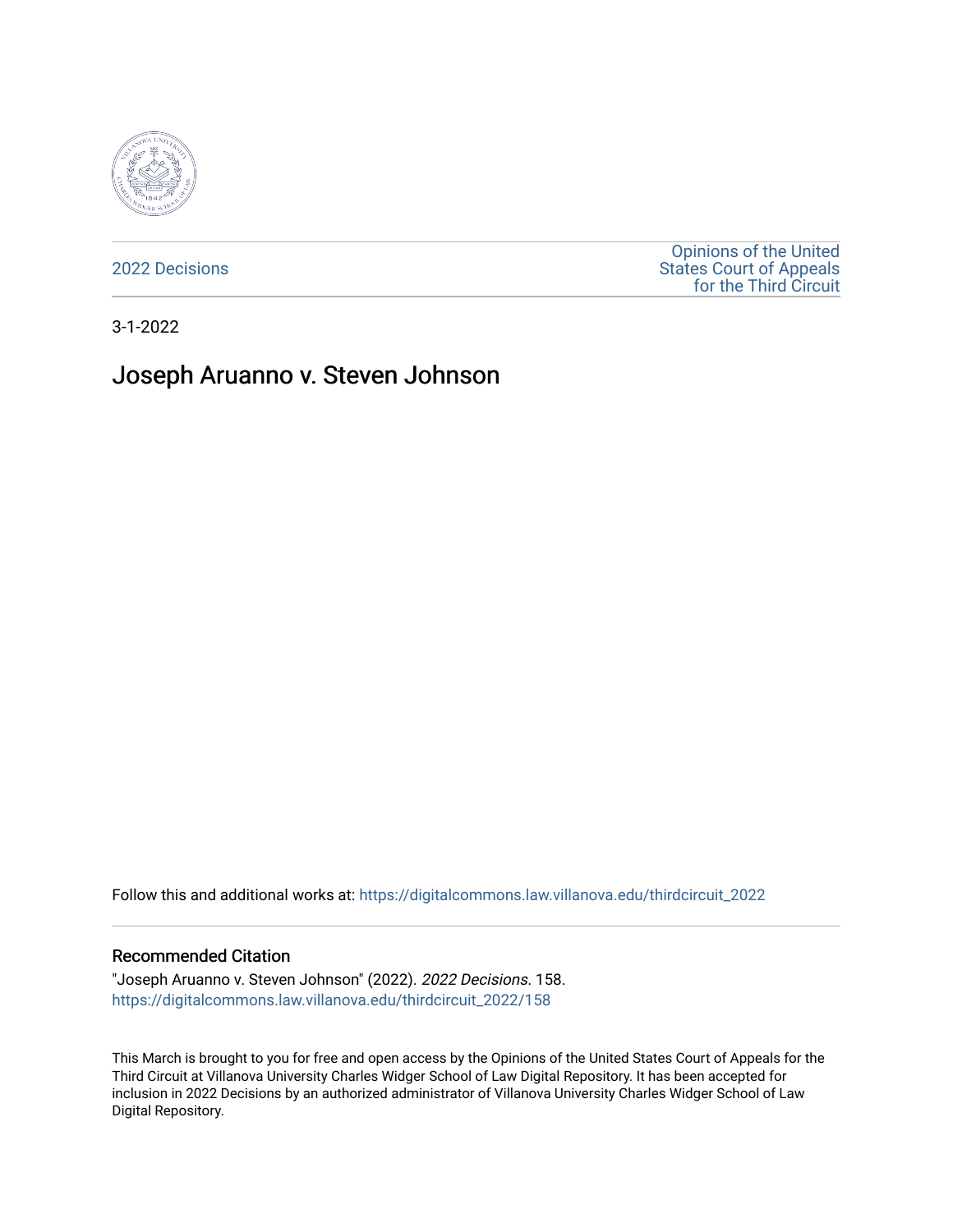#### **NOT PRECEDENTIAL**

### UNITED STATES COURT OF APPEALS FOR THE THIRD CIRCUIT

\_\_\_\_\_\_\_\_\_\_\_

No. 21-1652 \_\_\_\_\_\_\_\_\_\_

JOSEPH ARUANNO, Appellant

v.

STEVEN JOHNSON; GARY LANIGAN \_\_\_\_\_\_\_\_\_\_\_\_\_\_\_\_\_\_\_\_\_\_\_\_\_\_\_\_\_\_\_\_\_\_\_\_

On Appeal from the United States District Court for the District of New Jersey (D.C. Civil Action No. 2-14-cv-01954) District Judge: Honorable William J. Martini

\_\_\_\_\_\_\_\_\_\_\_\_\_\_\_\_\_\_\_\_\_\_\_\_\_\_\_\_\_\_\_\_\_\_\_\_

Submitted Pursuant to Third Circuit LAR 34.1(a) February 11, 2022 Before: KRAUSE, BIBAS and SCIRICA, Circuit Judges

> (Opinion filed: March 1, 2022) \_\_\_\_\_\_\_\_\_\_\_

# OPINION\* \_\_\_\_\_\_\_\_\_\_\_

PER CURIAM

Joseph Aruanno appeals from the order of the District Court dismissing his

complaint as a sanction. We will affirm.

<sup>\*</sup> This disposition is not an opinion of the full Court and pursuant to I.O.P. 5.7 does not constitute binding precedent.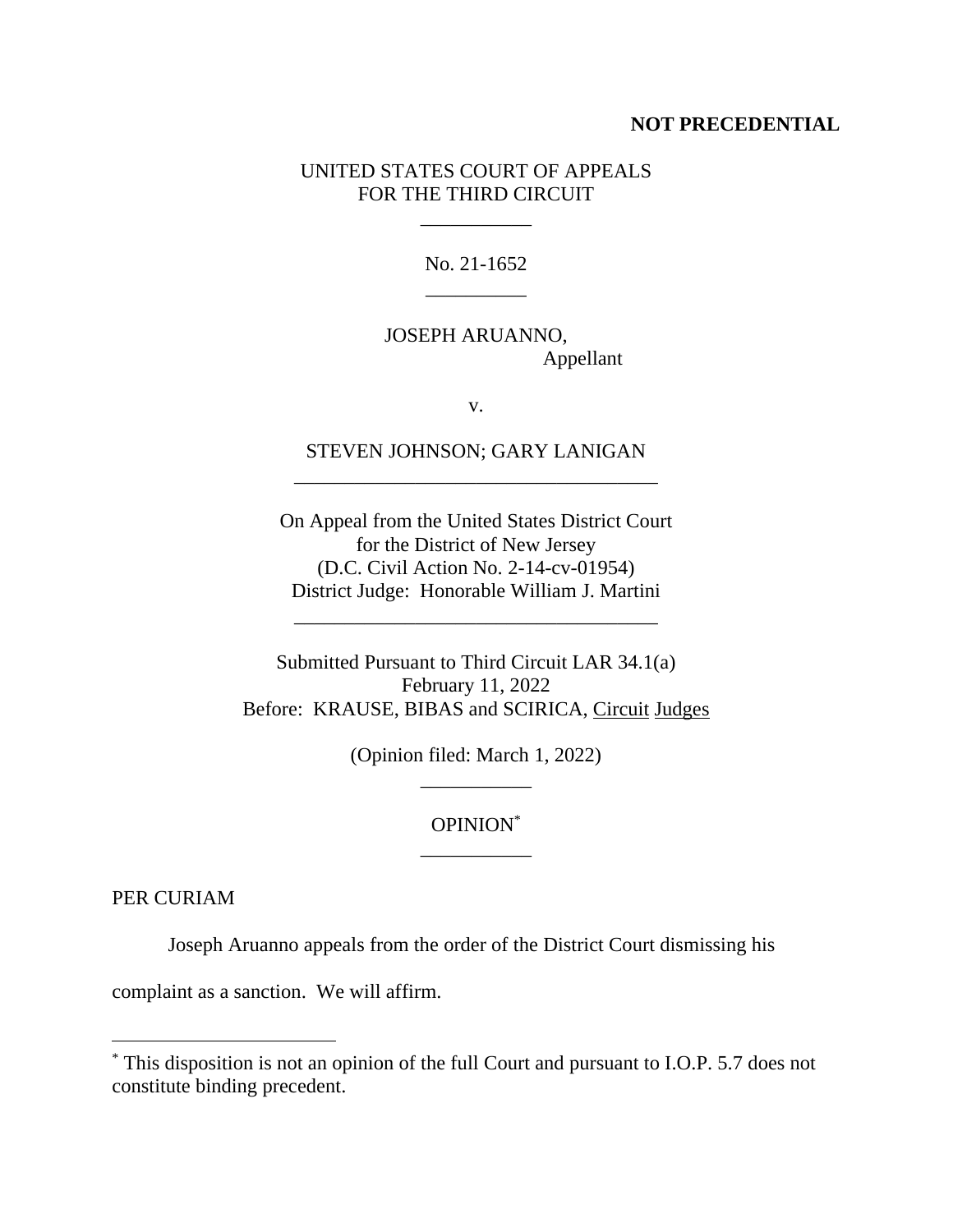Aruanno, who is civilly committed, has filed numerous civil actions. In this case, he filed suit under 42 U.S.C. § 1983 against the superintendent of his treatment center and the Commissioner of the New Jersey Department of Corrections. His primary allegation was that defendants failed to protect him from an assault by an inmate whom he identified only as "J.Z." The District Court dismissed Aruanno's complaint for failure to state a claim. We remanded after concluding that he stated a failure-to-protect claim, but we affirmed the court's orders denying his motions for recusal and for appointment of counsel. See Aruanno v. Johnson, 683 F. App'x 172, 176 (3d Cir. 2017).

On remand, Aruanno filed more motions for recusal and appointment of counsel, which the District Court denied. The defendants also served Aruanno with discovery requests. They requested, inter alia, that he identify J.Z. and other detainees whom Aruanno claimed had witnessed the alleged assault. Aruanno refused to do so on the ground that he feared for his and the witnesses' safety and would not disclose this information unless the District Court granted a motion for a temporary restraining order ("TRO") that he claimed to have filed. Aruanno's refusal to provide this information (and other discovery) prompted a Magistrate Judge and the District Court to enter a series of orders requiring him to do so. (ECF Nos. 59, 67 and 93.)

After Aruanno still refused, the defendants filed a motion to dismiss his complaint as a sanction, and Aruanno filed a response in opposition. The Magistrate Judge recommended granting defendants' motion and dismissing Aruanno's complaint under

I.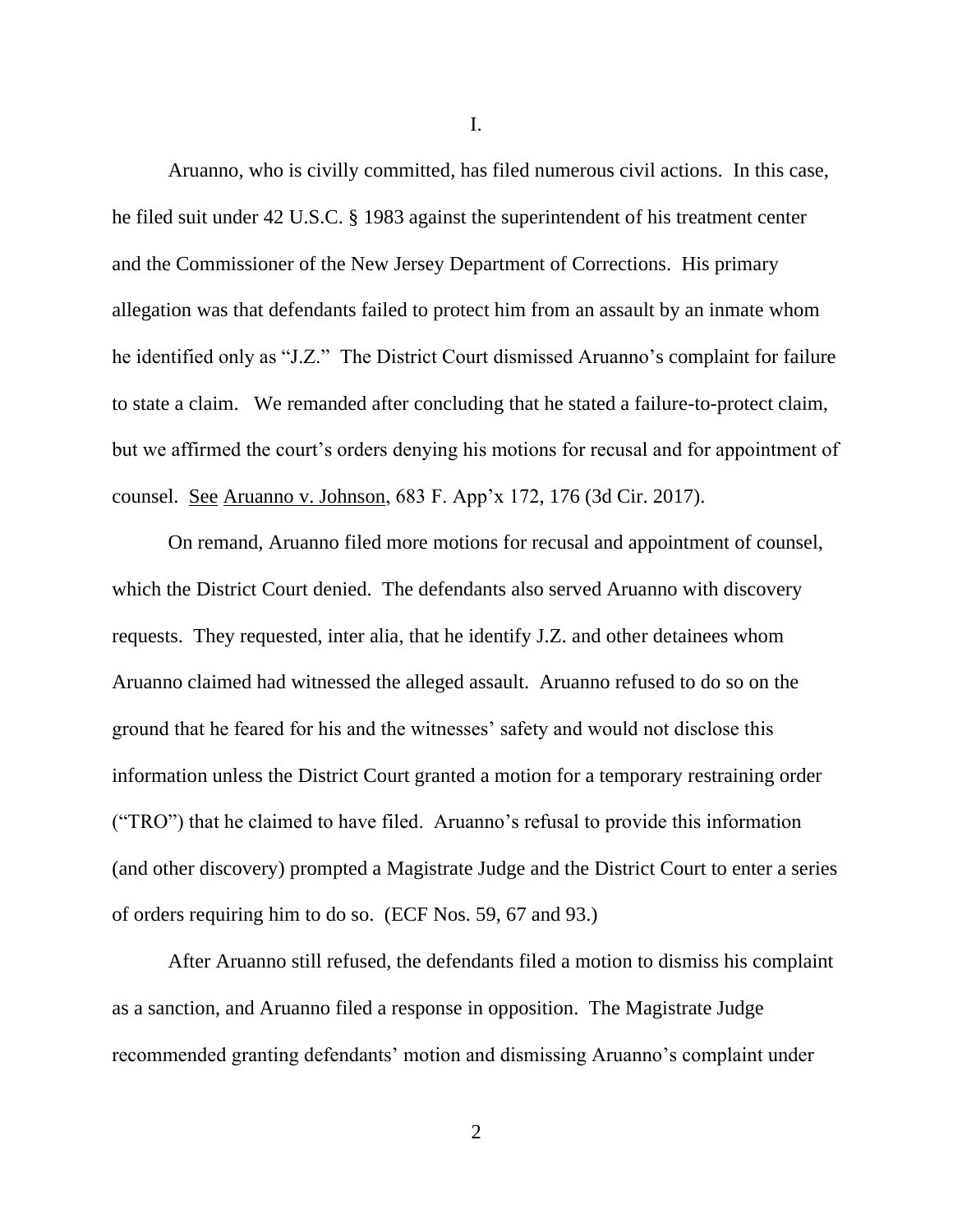Fed. R. Civ. P. 37(b)(2) for failure to provide discovery and under Fed. R. Civ. P. 41(b) for failure to comply with the court's orders. The Magistrate Judge concluded that dismissal was warranted under the factors set forth in Poulis v. State Farm Fire & Casualty Co., 747 F.2d 863, 868 (3d Cir. 1984). Over Aruanno's objections, the District Court adopted the Magistrate Judge's analysis, provided some of its own, and dismissed Aruanno's complaint with prejudice. Aruanno appeals.<sup>1</sup>

# II.

In Aruanno's briefs, he challenges the District Court's orders (1) denying appointment of counsel, (2) denying recusal, and (3) dismissing his complaint. The first two challenges require little discussion. We affirmed the District Court's denial of Aruanno's previous motions for counsel and recusal. See Aruanno, 683 F. App'x at 176. We also denied Aruanno's subsequent mandamus petition in which he sought recusal again. See In re Aruanno, 796 F. App'x 778, 779 (3d Cir. 2020). Our discussion of recusal in those cases applies equally in this appeal.

As for appointment of counsel, the procedural posture has changed since we last addressed the issue, but the District Court did not abuse its discretion in denying Aruanno's subsequent requests. The District Court applied the proper standard under Tabron v. Grace, 6 F.3d 147, 155 (3d Cir. 1997). The court concluded that appointment of counsel was not warranted because, inter alia, Aruanno is an experienced litigant who

<sup>&</sup>lt;sup>1</sup> This appeal initially appeared to be untimely, but Aruanno has provided documentation showing that he timely submitted a notice of appeal. Thus, we have jurisdiction over the District Court's final order under 28 U.S.C. § 1291.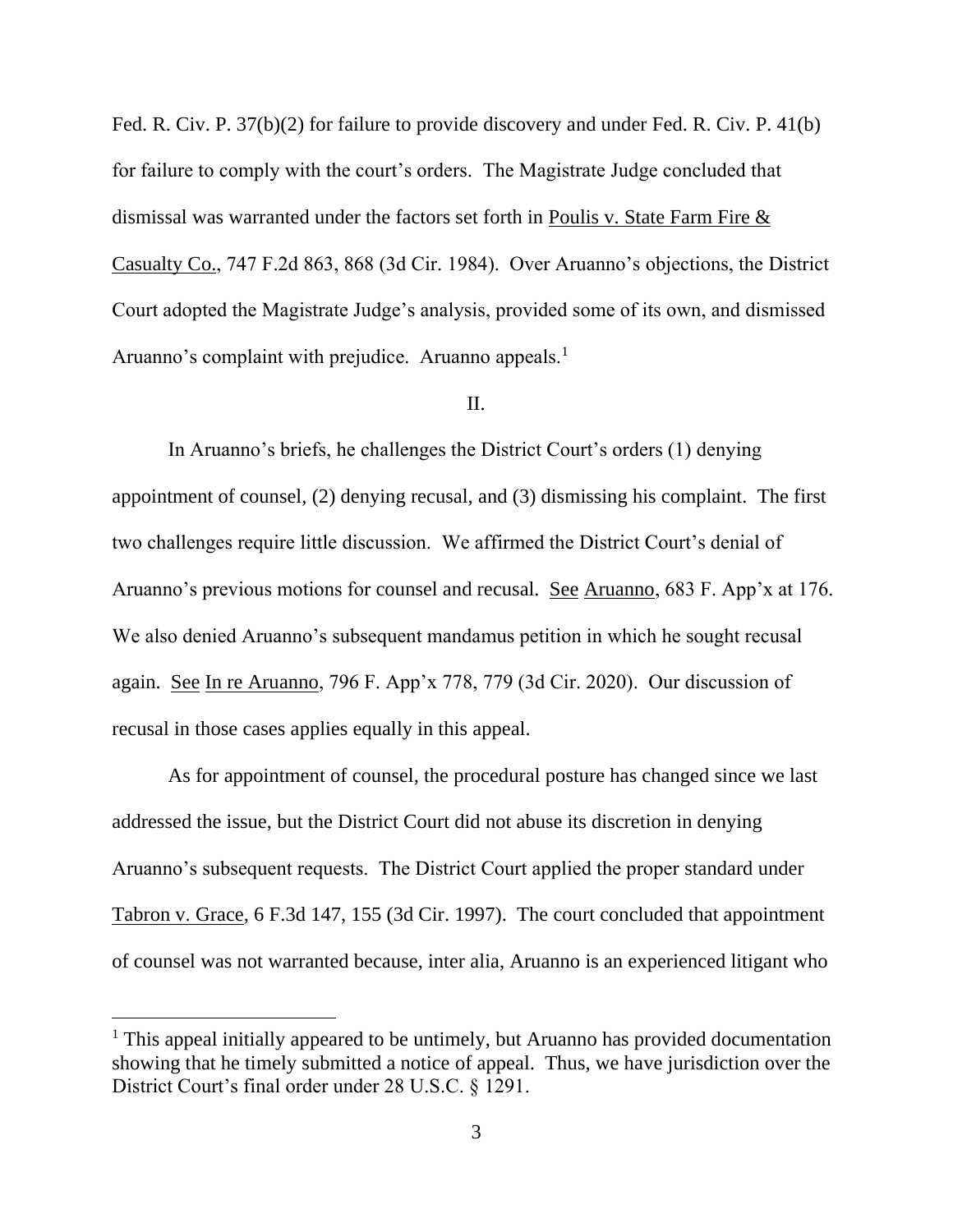is able to effectively represent himself. We agree and conclude that the court did not otherwise abuse its discretion in denying Aruanno's repeated requests.<sup>2</sup>

That leaves the District Court's order dismissing Aruanno's complaint as a sanction. Defendants argue that dismissal was warranted either (1) because Aruanno's willful refusal to comply with court orders rendered adjudication of this case impossible, or (2) on consideration of the Poulis factors. We need not address the first of these arguments because we agree with the second.

We review the sanction of dismissal for abuse of discretion. See Hicks v. Feeney, 850 F.2d 152, 156 (3d Cir. 1988). In doing so, we typically are guided by the District Court's application of the Poulis factors. See id. But "Poulis did not provide a magic formula," and "not all of the Poulis factors need be satisfied in order to dismiss a complaint. Instead, the decision must be made in the context of the district court's extended contact with the litigant. Ultimately, the decision to dismiss constitutes an exercise of the district court judge's discretion and must be given great deference by this Court[.]" Mindek v. Rigatti, 964 F.2d 1369, 1373 (3d Cir. 1992) (citation omitted).

In this case, the District Court recognized that dismissal is a drastic sanction of last resort. See Poulis, 747 F.2d at 867-68, 869. The court concluded, however, that the Poulis factors warranted dismissal for Aruanno's repeated refusal to provide discovery that unquestionably was relevant to his claim and that was necessary to prepare a defense.

<sup>&</sup>lt;sup>2</sup> We likewise denied Aruanno's motion for appointment of counsel on appeal. Aruanno asks us to reconsider that ruling in his brief, but he provides no grounds for us to reconsider it and we decline to do so.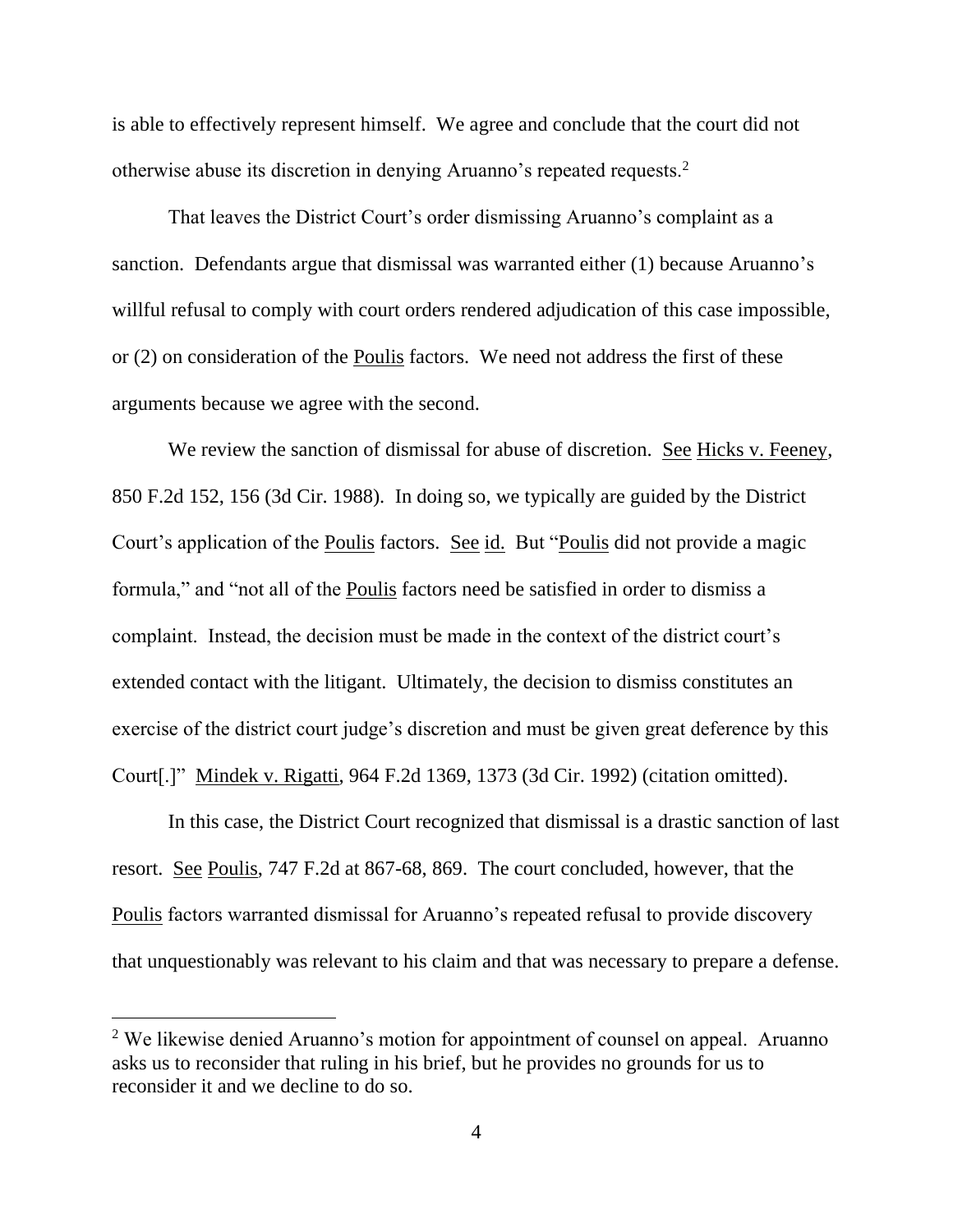We might not have assessed all of the Poulis factors exactly as the District Court did.<sup>3</sup> On balance, though, we cannot say that the court abused its discretion in concluding that dismissal was warranted under Poulis. See, e.g., Hicks, 850 F.2d at 155-57 (affirming dismissal under Poulis where plaintiff cited privacy concerns in refusing to be deposed and where the refusal deprived the defendant of the opportunity to prepare a defense).

Aruanno does not directly challenge the District Court's application of Poulis. He does raise two arguments that potentially bear on that issue, but they lack merit. First, in his only mention of Poulis, Aruanno argues that Poulis "applies to" the defendants rather than him because defendants themselves made adjudication of this case impossible by failing to comply with their own discovery obligations. This argument does not state a basis for relief from the order of dismissal. If defendants failed to comply with their discovery obligations in a way that made adjudication of this case impossible (and Aruanno has not shown that they did), then Aruanno's remedy was to file his own motion for sanctions, not to withhold discovery that the District Court ordered him to provide.

Second, Aruanno repeats his argument—which the District Court rejected—that he "could not" provide the discovery in the absence of a TRO that he claimed to require for his and the witnesses' protection. As both this Court and the District Court have noted, Aruanno does not appear to have filed any motion for a TRO. See In re Aruanno, 796 F. App'x at 779 (denying Aruanno's request for an order directing the District Court

 $3$  One of the Poulis factors is the meritoriousness of the plaintiff's claim. See Poulis, 747 F.2d at 868. The Magistrate Judge concluded that he was unable to assess that factor. In Poulis, however, we held that the merits of a claim should be assessed for this purpose on the "allegations of the pleadings." Poulis, 747 F.2d at 870. We already have concluded that Aruanno's complaint states a claim.